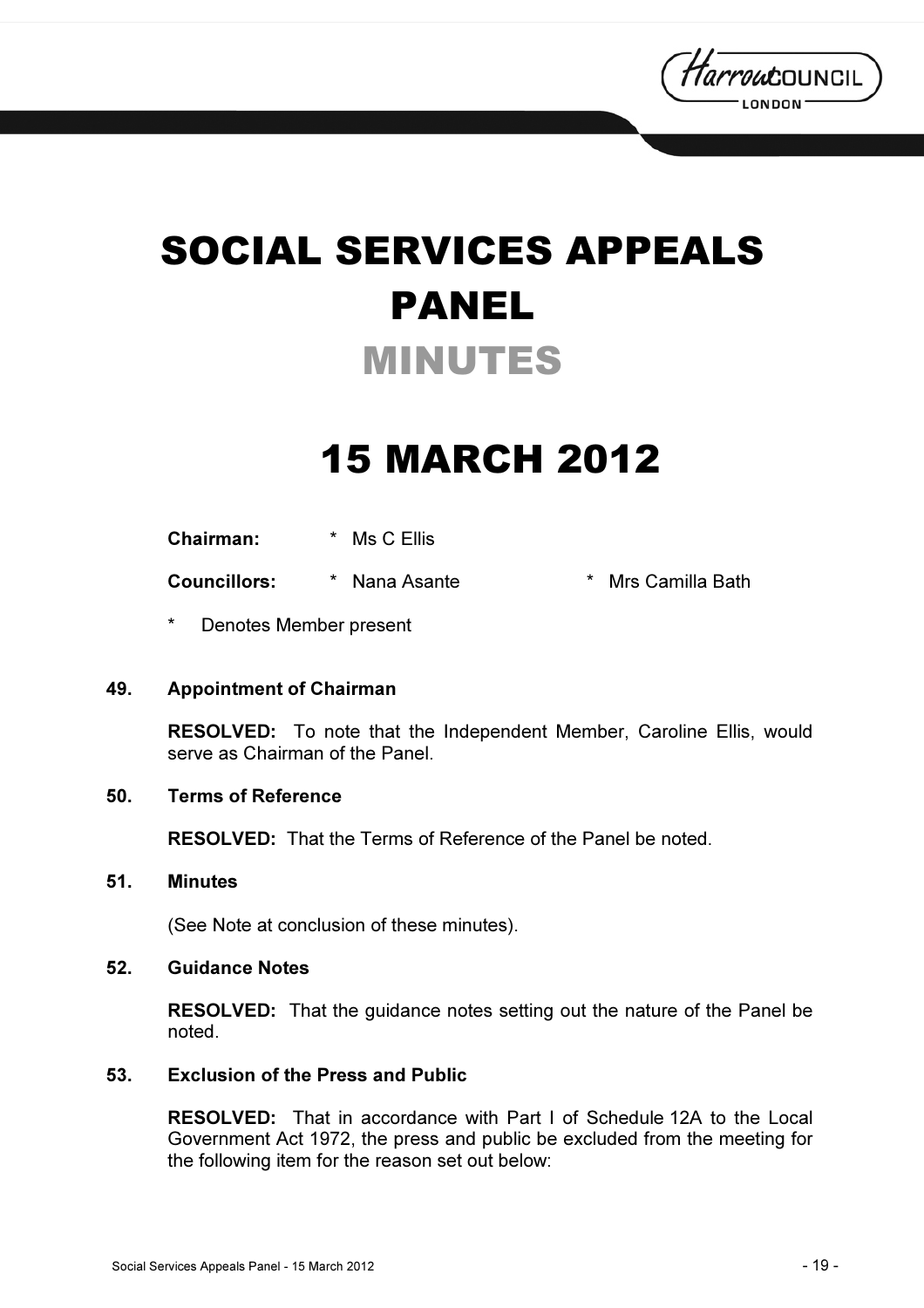#### Item Title **Reason**

5. The Keeping of a Child in Information under paragraph 1 Secure Accommodation

(contains information relating to any individual).

### RESOLVED ITEMS

### 54. The Keeping of a Child in Secure Accommodation

The Panel considered confidential written reports from the Corporate Director Children and Families, an Independent Investigator and the Atkinson Secure Unit, including the Atkinson School, which set out:

- the background to the current situation;
- the actions that had been taken in respect of the recommendations made at the last meeting, and the progress made by the child since the last Panel meeting;
- the status of the current Secure Accommodation Order, which would expire on 30 March 2012;
- reasons why a renewal of the Secure Accommodation Order for a further period of three months was necessary, as it would allow a transition plan to a future placement to be successfully put in place.

The Panel carefully reviewed the case, taking into account the verbal updates and comments, including some reservations, from officers of Children's Services, the Secure Unit and the Independent Person. It also discussed the proposed new placement, including some reservations, and how the transition could work. The child was in attendance for part of the meeting and was given the opportunity to set out his views and comment on his progress, including the proposed new placement.

#### RESOLVED: That

- (1) the Panel did not think that the criteria for the child to remain in a secure placement continued to be met as there was no recent evidence of him absconding as he had done in the past and the child was now saying he would not abscond;
- (2) further to (1) above, the Panel was of the view that the child needed to be moved to a new placement in a planned transition for the move to be successful;
- (3) further to (1) and (2) above, the Panel notes that a new placement had been identified and a transfer with introductions was being arranged and that, until then, the child should remain at the Atkinson Unit;